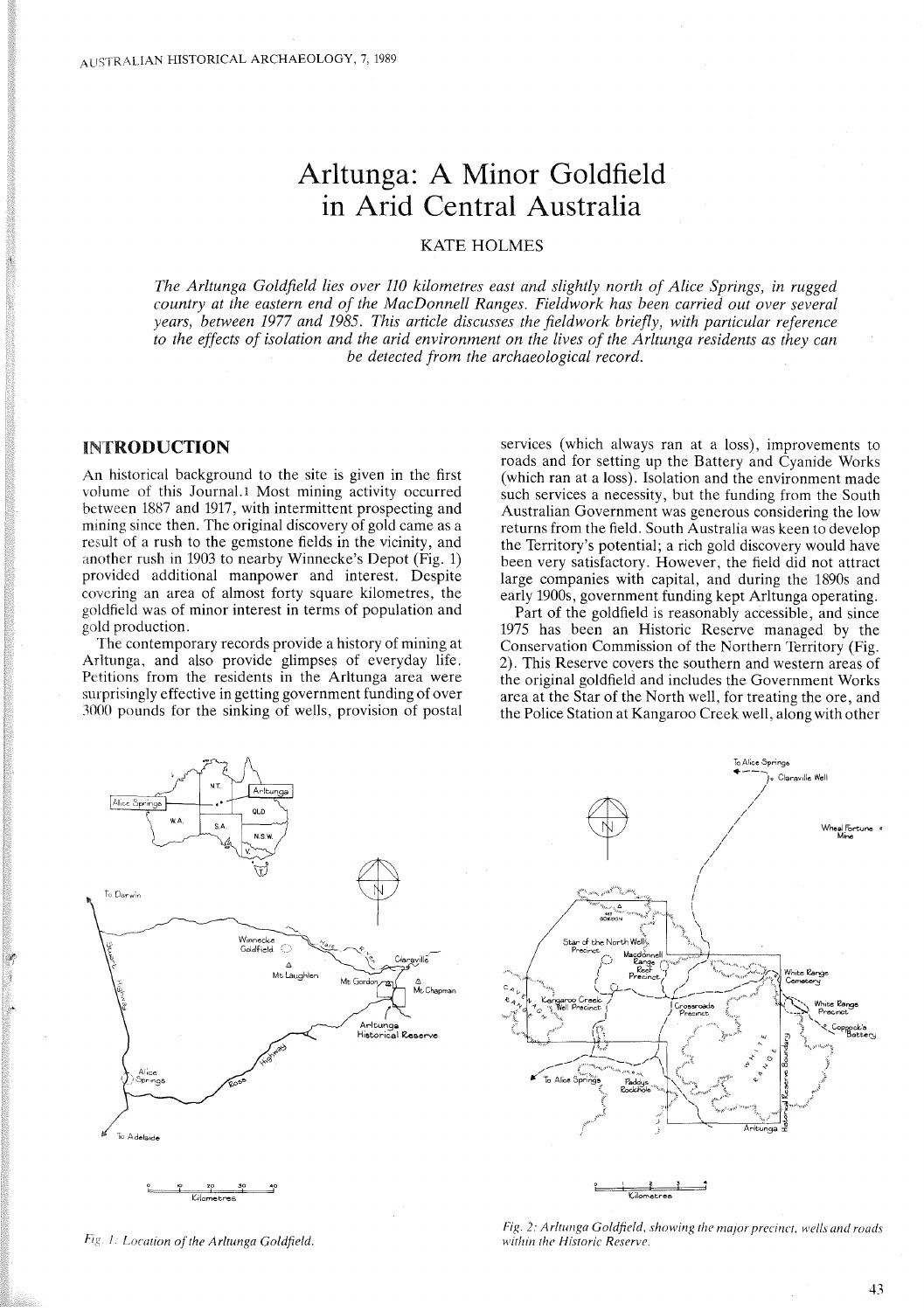mining and building groups. The Reserve has provided no real protection, with mining now allowed in Northern Territory national parks and reserves. The White Range area, on the eastern boundary of the Reserve, contained the greatest concentration of mines, and associated domestic structures. Most of the mines were found on the quartzite bluff of the Range itself and many of these have now been destroyed by open-cut mining. The dramatic domestic sites, scattered across the foothills below the bluff, have been protected, but have lost some of their significance now that the reason for their use has been destroyed.

## **SITE DESCRIPTION**

The physical remains of European settlement present a pattern of scattered clusters over the landscape. Mines, workings, wells, building remains and tracks are found dotted all over the goldfield area, in groups varying from a few to a hundred. Mines are the major focal point, and such remains vary from a single small shaft, cut or tunnel, to groups of related workings, and finally to a concentration of mines within a defined area, such as at White Range. Associated with these workings, which are mostly shallow, are mullock heaps of discarded ore, minor structures, artefacts and occasionally domestic structures. Most building groups centre on the wells, for in this arid environment water was extremely important, and natural supplies very limited. These building remains, usually of stone, vary from obvious and well built stone houses through to less formal house types, single chimneys, paved floors and low stone walls, either rectangular or semicircular in shape. The clusters or groups have been designated precincts. Connecting the mine areas to wells, domestic buildings, stores, the government treatment works and the police station were a series of tracks. Some of these survive in the modern roads (shown by broken lines in figure 2), others have been partially lost in the bush, and others bulldozed out of existence.

These precincts vary in both size and function. The White Range is the largest, with its concentration of mines and domestic buildings along the eastern face ofthe Range. The other mine precinct, at MacDonnell Range Reef mine, is the smallest with six small structures associated with a number of shallow shafts and tunnels. The two precincts containing government buildings also have the only formal house structures – the main police buildings, and the treatment plant offices and residences. In addition, both precincts have other less formal domestic structures. It is interesting to note that the police station is sited at the northern end of the Kangaroo Creek Well precinct, and the three other domestic structures are well away to the south.

The use of stone for building purposes may be partly cultural, and partly environmental. As far as the contemporary documents provide such information, it seems that most of the Arltunga prospectors came from South Australia. In that colony the use of stone was very common, and stone buildings in a mining context was emphasised by the use of Cornish miners in early South Australian copper mines.2 The slow opening up of the arid Far North may have reinforced this cultural use, as timber was scarce. Stone also helped control the high temperatures in a long, hot summer. While early arrivals at Arltunga would have managed with tents, the arid climate, high temperatures and availability of outcropping schist, doubtless explains the numerous stone remains.

Even with tents, it was common practice to make a more substantial chimney of timber or stone, and the fear of bushfires would have made stone a priority.3 Local timber



*Fig.* 3: *Relationships within and between buildings at the Star of the North well and Kangaroo Creek well precincts.*

was scarce, with relatively few large trees appropriate for building purposes. The contemporary mining records show that a small core of Arltunga miners remained on the goldfield for periods of between five and fifteen years. The reasons for such tenacity in the face of relatively poor returns remains a mystery, but helps to explain the surviving remains. A fleeting visitor may have coped with the limitations of a simple camp, and open fire for cooking, but someone prepared to stay for months, and then years, would have made some concessions to practical considerations, if not comfort. Those few who did make some profit, and/or brought wives to the field, would have been prepared to give extra time or money to providing more substantial quarters.

# **FIELDWORK**

Fieldwork has concentrated on the excavations of specific buildings and on the systematic collection of surface artefacts at those precincts most affected by visitors. The precinct-wide surveys were made easier by detailed mapping done by the then Lands Branch in Alice Springs, based on 50-metre square quadrats. These were marked on the ground, and reduced to a one-metre grid over building and artefact scatter sites. In the event of subsequent excavations, the grid could be re-established, and surface artefacts related to underlying deposits and finds. At White Range each of the four excavation sites was laid out on a site specific grid, using two-metre or one-metre squares.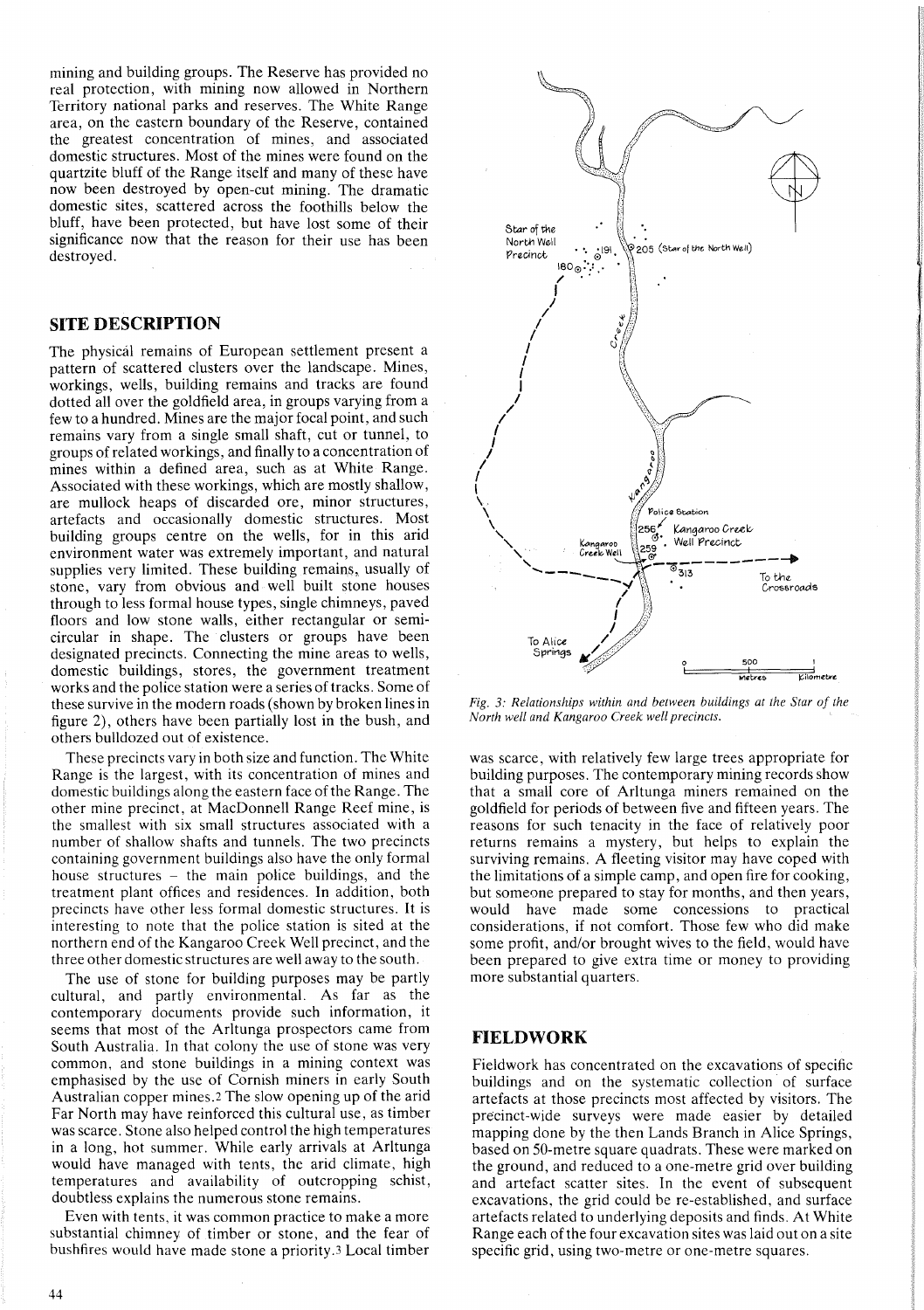The Star of the North well precinct, which includes the government battery and cyanide works, covers an area of some 700 by approximately 300 metres, only part of which has seen the collection of surface artefacts. The precinct includes the well on the eastern side of Kangaroo Creek along with some six structures. West of the creek, strung out along a small flat, are first the remains of machinery, foundations and substantial stone buildings; further west, and slightly south, are two fine residential buildings among the more informal partial structures found all over Arltunga - sixteen buildings in all (Fig. 3). The building remains are sufficient to suggest either work or domestic use, and the artefact scatter tended to confirm this. Those buildings closely related to the actual remains of the battery, though not completely surveyed, included a much higher percentage of items such as pottery crucibles, and bottles that may have contained chemicals. Otherwise, the surface artefacts show that the buildings were used at times after the final closure of the Works in 1917. At this precinct, almost 30 per cent of the datable bottles were made between 1910 and 1930. An increasing use of Australian made bottles, particularly after the First World War, with changes to the Australian Glass Manufacturer's base embossings with other body lettering has enabled precise. dating, to within two or three years in some cases. Such use also fits the historical record, as prospecting continued in this area after the war, and particularly in the late 1920s and early 1930s, during the Depresssion.4

The nearby Kangaroo Creek Well precinct, some two kilometres downstream from the Works is smaller, some 500 by ISO metres, with fewer buildings. The precinct includes a small cluster of buildings making up the police station in the north, and three minor domestic structures well to the south (Fig. 3). Only the northern area, including the police station buildings, has so far been surveyed. As with the Works area, some of the buildings are formal, well built structures, while others are more casual types. It is interesting to note that it is only at the official buildings, the Works and part of the police station, that these formal structures are found.

The collection of surface artefacts at this precinct has also shown a wide date range, as at the Star of the North. Here the greatest number of datable bottles occur in the relatively recent past, with 60 per cent from the 1950s or later, and 30 per cent from the 1930s and 1940s. Less than two per cent can be dated to before the First World War occupation, but the results have been affected by the presence of a 1950s rubbish dump close to the buildings, while the police station dump is well to the north east and yet to be excavated. The police station remained open until 1944, and occupation by the MacIntyre family in the mid-1950s is well documented.s It is also likely that the prospectors using the area in the Depression and mica miners from the Harts Range to the north would have camped near the station whenever they had occasion to carry out official business.

A partial excavation of site 256, one of the police station buildings, was required before major conservation work was carried out. This structure was built comparatively late in Arltunga's first occupation phase, in 1912-13, and was a recognisable house type. Photographic evidence and contemporary documents showed that this building survived in reasonably good condition until the 1950s, though by then without a roof. By the 1970s most of the walls had been reduced to a third of their original height. This destruction appears to have been deliberate, the result of prospectors in the 1960s and 1970s being told that the building stone contained gold. As this was the only one of several formal buildings so affected, and there was a comparatively good photographic record, this site was chosen for more complete restoration than any other Arltunga structure. The main aim of the excavation was to uncover the exact position of the original verandah posts.



Fig. 4: Plan of site 256, the police station showing the position of the garden trench, the earlier pit and verandah postholes.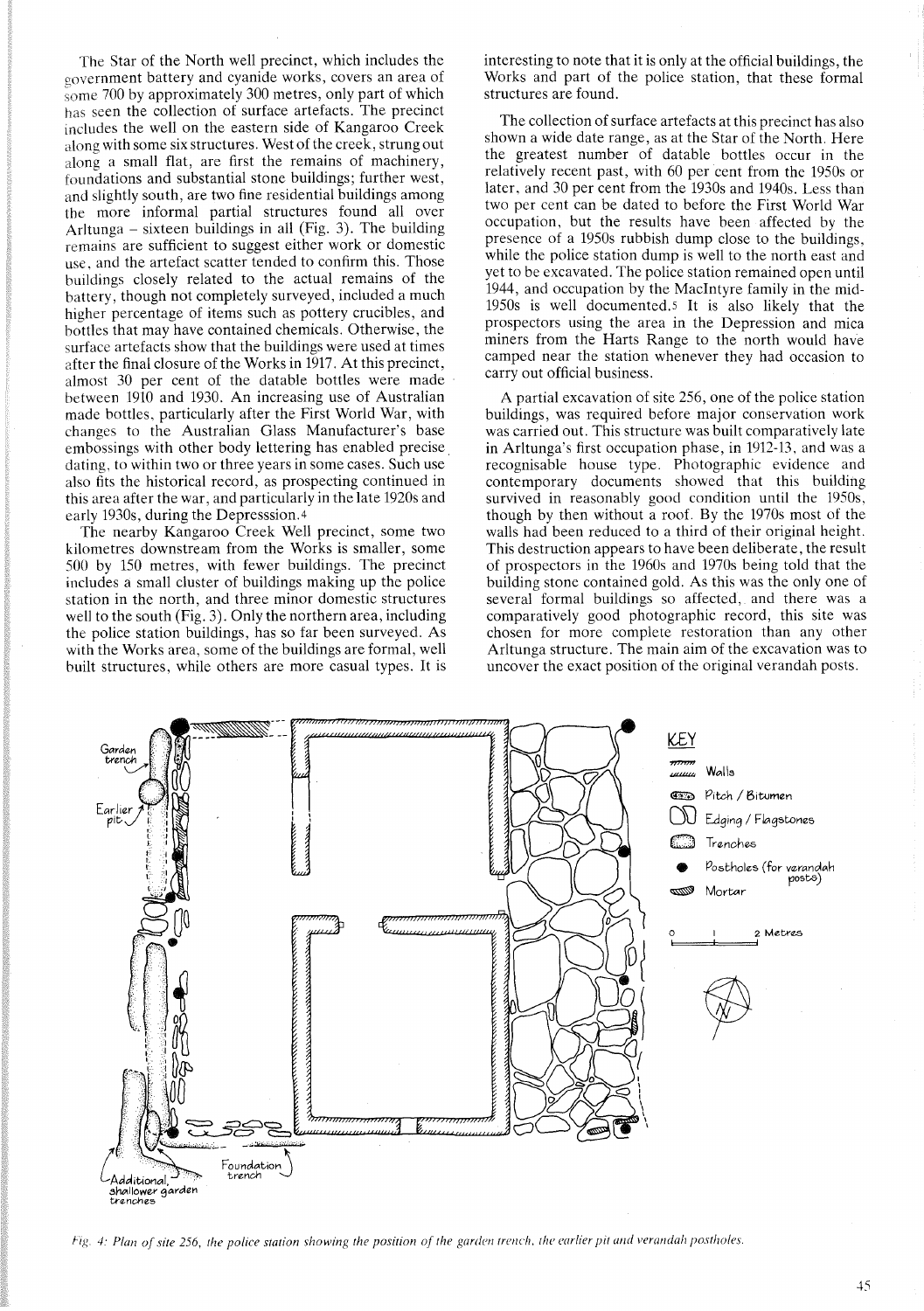

Fig. 5: The police station, circa 1923, showing the successful growth of vines along the western verandah. Cavenagh Collection, courtesy of the *Conservation Commission of the Northern Territory.*

The verandahs were on the east and west sides of the building, and on the east side, closely abutted earlier buildings were two small huts, which at some point had the original floors (stone paved and dirt) covered in concrete. Since the verandahs of site 256 were flagged and complete on the eastern side, the verandah posts were easily found in the few gaps in the flagstones, before the concrete floors began. On the western side, very little of the original flagstones had survived, though a slight slope meant that the verandah edge became clear when the collapsed wall material was removed. The posts were also quite easy to find along this western edge, but in the process, the excavation uncovered the trench for what must have been a garden bed, exactly the length of the western verandah (Fig. 4).

This garden bed was not completely excavated, owing to lack of time, but enough was uncovered to show that it was dug out of the underlying bedrock some time after the construction of the building. The verandah has a small entrance step in the middle, and excavation to the south of this showed the garden bed finishing at that point. On the northern side the trench was found to have cut through an earlier, deeper, but quite small pit. This pit may have been the first attempt at gardening, and the bottom was lined with bones, identified from the seven jaws as goat carcases. Goats were an important source of meat, and possibly milk, at Arltunga, and the police constable certainly had his own herd in 1913.6 This was the Arltunga version of adding blood and bone, the remaining pit fill being a somewhat gravelly reddish brown soil of source unknown. The fill of the garden bed contained a narrow band of woody material, followed by what may have been manure from the police horses and goats, and a fine brown fill. The success of this venture is shown in some of the historic photos (Fig. 5) and seems to have been an attempt to shade the building from the worst of the summer heat.

Relatively little detailed work has been directed towards the mines themselves. During the early years of fieldwork at the White Range precinct some photographic work was done, and since 1985 at least two field surveys have more completely recorded the mine area. Otherwise, a surface scatter collection has been carried out at the small MacDonnell Range Reef precinct. Few artefacts were found in close association with the mines, but on the eastern side, an area 200 by 100 metres including six very small structures, was surveyed (Fig. 6).

Two structures were found close to the mines, in the small area of flat ground available for use (square 52 in Fig. 6). One is a semi-circular stone building, with walls approximately one metre high possibly used for overnight storage of tools or a day-shelter from the sun, or in winter from the cool breezes. The other was a small rectangular foundation, apparently related to the rubbish found scattered down the slope to the north. This site and rubbish dump were the most obvious signs of domestic use of this precinct, and possibly date to a minor occupation of the site. One particular pharmacy bottle with its helpful lettering was datable. The bottle was made in Adelaide and embossed with the chemist's name, A.K. Newbery, and his address, 66 Rundle Street. Newbery appears in the Sands and McDougal directories of Adelaide between 1901 and 1912, but was at 66 Rundle Street only between 1905 and 1911. The mining records show that Fritz (Frederick) Klau worked the mine briefly in 1906, and William Russell in 1907 and 1908. It seems that one of these men lived and worked here, and left behind his rubbish.7 The earlier history of the mine, dating from 1892, suggests that several men worked the claim, with Henry Luce being either an agent for the owner, or the owner of the claim, from then until 1898.s There is no archaeological evidence for the long-term occupation of this particular mining area by several men over a number of years. It seems likely that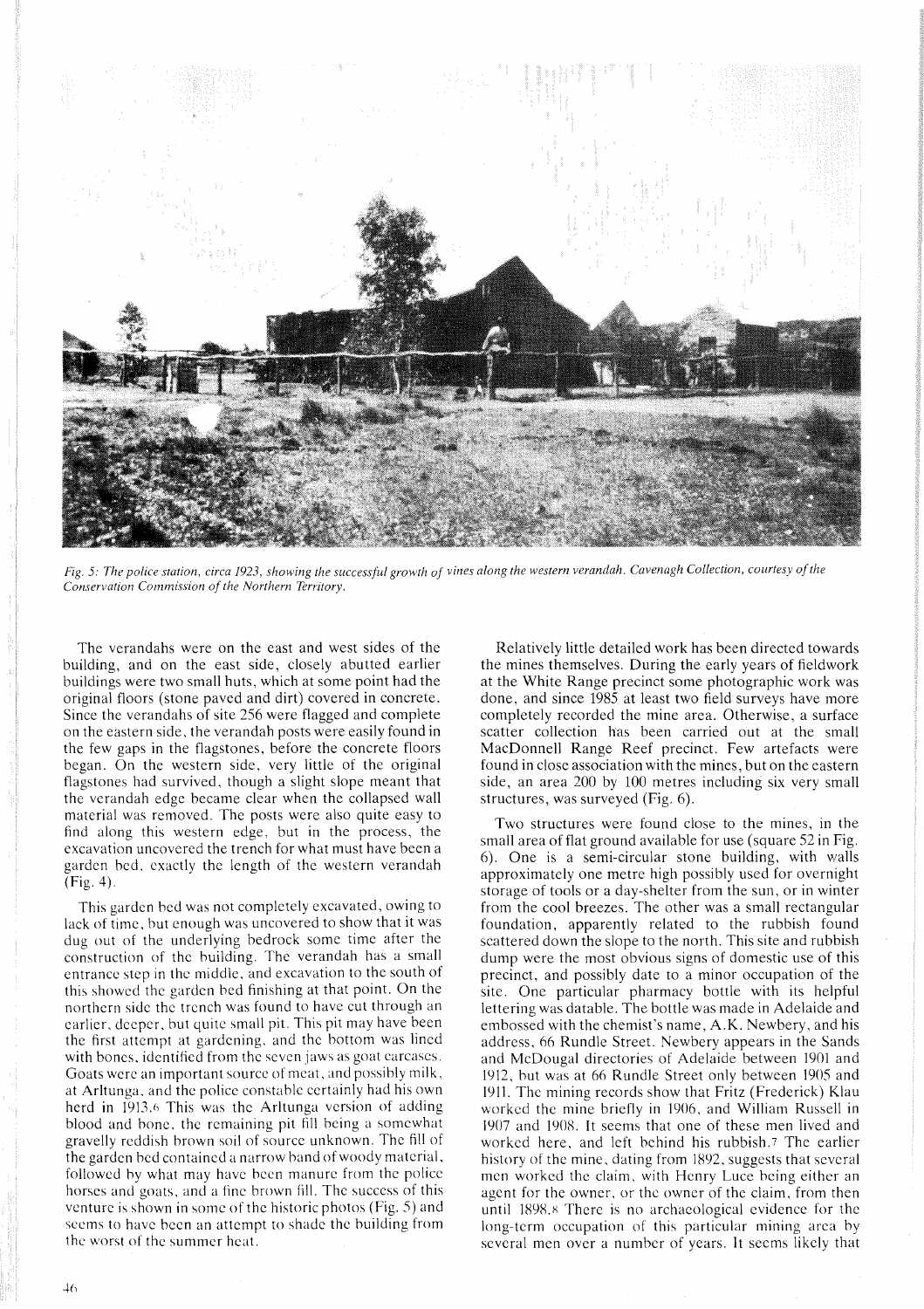

*Fig.* 6: *The small MacDonnell Range Reef mine precinct showing the position of the minor structures in relation to the mine, and its general location.*

with the nearest well at the Star of the North (sunk in 1892), less than two kilometres to the west, that the men lived closer to the well.

The remaining buildings at the precinct, a further 75 to 100 metres east of the mines in the next available flat ground, appear to have a working rather than domestic function. One is a small squarish solid stone structure, identified as a forge fireplace, and the remainder were lowwalled, roughly semi-circular stone structures. There are many of these buildings scattered over Arltunga, and their exact function has not been established, though they are believed to be some sort of shelter. The artefact scatter was quite light with many metal objects ranging from clothes buttons to wedges, chisels, a pick head and machine parts. A particular feature of this precinct was the number of tin matchboxes, mostly Bell and Black types. Eight complete examples were found, plus ten without their bases, and another 43 lids. There was also a Bryant and May Wax Vesta lid and a plain-lidded box with a textured striking area on the base. These were riches indeed, as the three White Range sites produced only ten incomplete examples, the police station buildings at Kangaroo Creek had one, plus several lids. The extraordinary number here at MacDonnell Range Reef mine may be partly owing to its use as a working area and to its relative seclusion from modern visitors. Very little modern material was found at this precinct, and it is possible that other precincts, more heavily visited, have had the small, light, identifiable and portable matchboxes removed for souvenirs.

Henry Luce seems to have been the man most concerned with the working of the MacDonnell Range Reef mine. His origins are unknown, but he was in Stuart, now Alice Springs in 1889 and at Arltunga by the following year. The mine was moderately productive, but when the Star of the North well was taken over for the newly arrived government battery late in 1897 living arrangements became more difficult. The Kangaroo Creek well was sunk during 1898 to accommodate those miners affected by the battery takeover, but in the meantime Luce had been considering new areas, He visited the White Range, further east, where one prospector had found alluvial gold; Luce realised the potential for reef gold. He pegged the White Range claim, later known as Luce's, early in 1898, and others soon flocked to join him, Little is known about the number of men employed on anyone claim, but the Golfield Warden noted that Luce employed six at MacDonnell Range Reef in 1896, and at White Range in 1901 he employed eight men. Again, little is known about wages, but they may have been between three and four pounds per week, Luce had three claims in all, and they seem to have been productive. He died in December 1903, aged only 39, at which time the claims were valued at almost 3,000 pounds. He spent most of his working life at Arltunga, but either did not make quite the fortune he hoped for or he enjoyed the outback life, He was buried at the small White Range cemetery, possibly the first burial at this site.9

There are hundreds of building remains at White Range, many groups of two to six or so small structures making up one camp, Henry Luce's White Range home has not been identified and may never be, but site 100 has been identified with one miner, Patrick O'Neil, and his wife, Elizabeth. This site has been described in the 1983 article, and both the archaeological and the documentary record show that O'Neil was a man of many parts. As well as providing a small service to the community by bringing up a billiard table, the records show that he was involved in sinking the third'White Range well between 1907 and 1910. He did comparatively little mining and seems to have been one of the more entrepreneurial residents. His wife's name appears on the electoral roll of 1905 and 1909 and on some of the mining records in 1911 which may suggest that Patnck died in late 1910 or 1911.<sup>10</sup>

The importance of site 100 lies in the diversity and extent of the original camp, compared with the above-ground remains. The added advantage of identifying the inhabitants has raised questions about social and economic standing among Arltunga residents. Stone was readily available, while corrugated iron had to be brought from the south at some extent, but the main living area of the camp was a corrugated iron hut with paved floor and stone chimney. The possible connection between above- and below-ground remains and economic status has yet to be fully explored, but this site has raised interesting possibilities. The site also had a small rubbish dump containing a large number and variety of items. Several bottle and can types have been found only at this site, which might suggest a greater access to consumer goods or the presence of Elizabeth, There are few references to women in the Arltunga records, but the references to her are borne out by some of the artefact evidence, which also suggest the presence of children. A number of small round cans, 8.3 cm tall and 7.5 cm diameter, with two roughly punched holes in one end, have been identified as containing canned milk. At site  $100$ , 301 of these cans have been recorded, both the older hole-in-cap construction, and the later doubleseamed types. From a total of 715 cans 503 have been identified as containing milk, fish, vegetables or meat. Very few milk cans have been found at other sites which reinforces the possibility that the O'Neils had children. With the only fresh milk coming from goats, and probably not always available or palatable, the need for canned milk is obvious. While fresh beef would have been available at times, fresh fruit and vegetables were more difficult to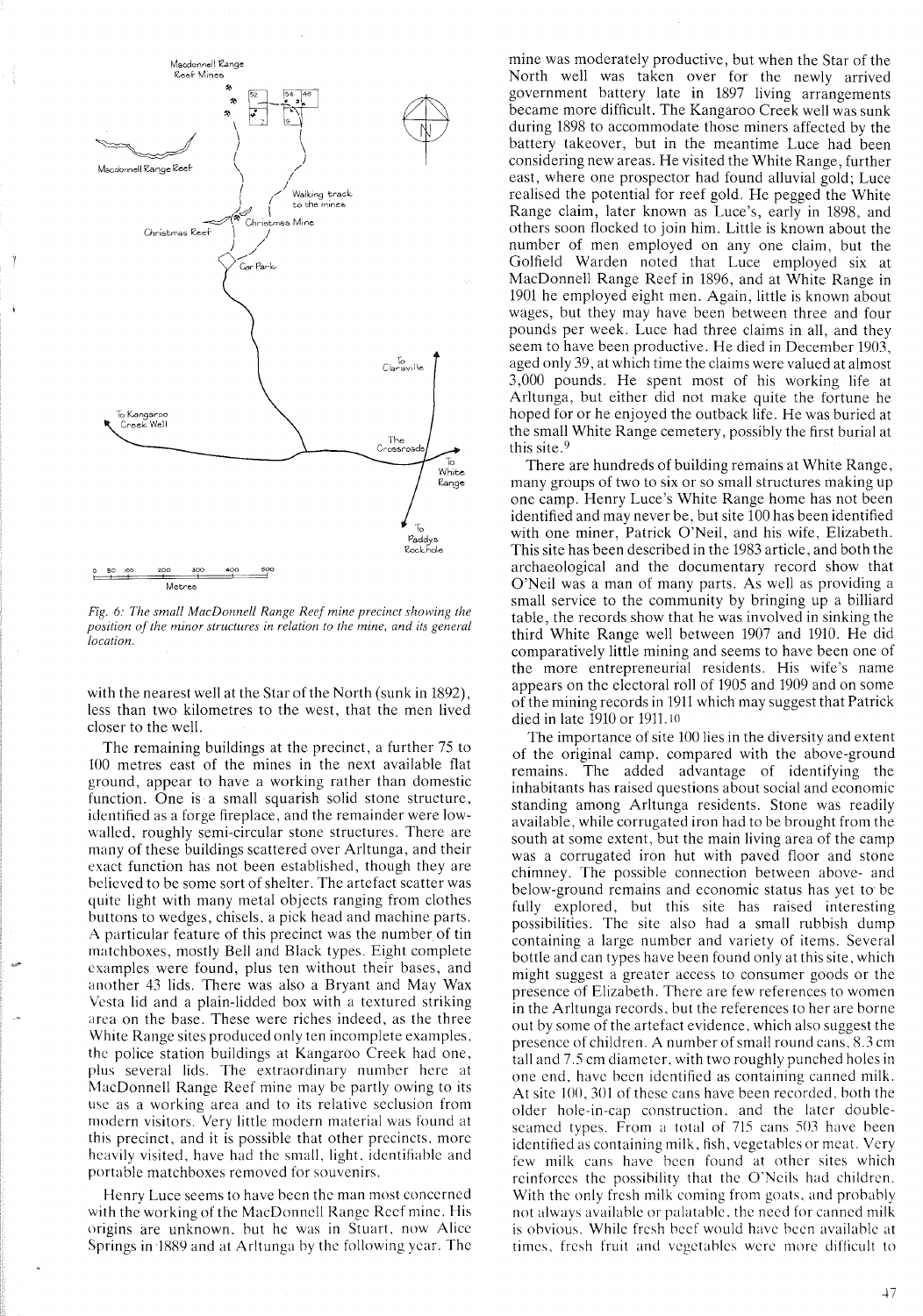obtain, as the lack of water and poor soils made market gardening almost impossible. It seems that a Chinese market gardener visited the goldfield from Alice Springs, possibly during the 1890s and almost certainly in the early 1900s. The need for such fresh foods was well known, but the price of such items would have been high. <sup>11</sup>

Site 98, also described in the 1983 article, is mentioned again because of the significance of one particular feature, the wind tunnel, discovered during excavation. The site was identified as the store before fieldwork began, and excavation confirmed this function. Its features were a comparative lack of artefacts, the large storage capacity in the timber structure, and the smaller, well built stone structure cooled by the wind tunnel. This neat attempt at passive cooling is one of the most significant expressions of local attempts to cope with the high summer temperatures experienced at Arltunga, and is another indication of the importance of perishable food items on the goldfield. The large timber structure is a physical expression of limited access to stocks, as the records indicate that horse and camel teams arrived at intervals of between six and ten weeks. Mining equipment, including tools and ore buckets, clothes and bulk-foods would all require a fair storage capacity.



*Fig.* 7: *White Range. site* 59, *showing the unusual shape of the major structure and its relationship to the minor structure and the forge.*

Another site excavated at the White Range, site 59, was chosen because its position close to the track leading up to the mines made it accessible to visitors. One of the problems with a short occupation site such as Arltunga in a rocky landscape is that a high proportion of artefacts tend to remain on the surface, and it is hard to estimate how many have been removed. Such disturbance becomes more frustrating when the artefacts may help to establish the function of different building sites. At least one artefact, part of a wagon axle, was removed between the initial discovery in 1978, and minor recording in 1980.

The main structure at this site is unusual in shape (Fig. 7), with approximately one metre high stone walls on three sides, but open on the fourth side. In addition, the eastern end forms a reasonably rectangular shape, while the western end has been opened out by a small room to the north, and an angled addition to the southern wall. Several structures with only three walls have been recorded at Arltunga, but none quite as irregular as site 59. One of the others, at the White Range, is site 110 which has also seen some limited excavation, and it is reasonable to suggest that such buildings were connected with horses, through the services provided by carters and saddlers. Site 59 has a separate small forge fireplace, whereas at site 110 a possible forge was found inside the three walled structure.

The excavation of the major structure found that the major deposit within the eastern section of the building was a 20-30 cm thick layer of ash which gradually disappeared between the 8 and 9 squares. This suggests a bough-shelter roof for this part of the structure. Several postholes were found, more or less marking the centre of the building, including a smaller one in 9G, suggesting that the wider section also had some sort of roof. This may have been canvas, or possibly the original bough roof was lighter, or not affected by the fire at this site. Another feature of the excavation was that to make the northern section, including the extra 'room' it was necessary to cut into the original slope of the land. This was done only to a depth of about  $50$ cm, but over an area of some six by five metres. It would seem that the advantages of being close to a major access track were greater than the disadvantages of a long, narrow flat and the need to increase the possible living area.

The artefacts were a mixture of domestic and workrelated items, so mixed indeed thatit is difficult to pinpoint any one area as being just for living or just for working. However, the artefacts do suggest that the occupant was a saddler or carter, as 18 complete rivets, seven with leather fragments still attached, 18 part rivets, and 50 fragments of leather were found. The other White Range sites produced no leather and only six rivets. Only the Works area at the Star of the North precinct which would have seen quite a bit of traffic has so far produced 13 complete and eight partharness rivets. Only two horseshoes were found at site 59, but several harness buckles and other harness pieces and probable wagon parts support the likelihood of the site being a work place. In addition, a surprising number of cartridges and bullets were found, 65 compared with only seven from the other White Range sites. Most were found in the southeast corner of the major structure, along with a thick black deposit, possibly carbon black, suggesting that the occupant provided a cartridge refilling service. The usefulness of the wide opening of the main structure at site 59 has been affected by the presence of a minor structure, which partly blocks the opening. This smaller structure was marked by two parallel lines of stones set on edge, and the excavation found four corner postholes. It was presumably a shaded work area, but the artefacts were not particularly informative though cartridges, nails, leather rivets and a horseshoe were found.